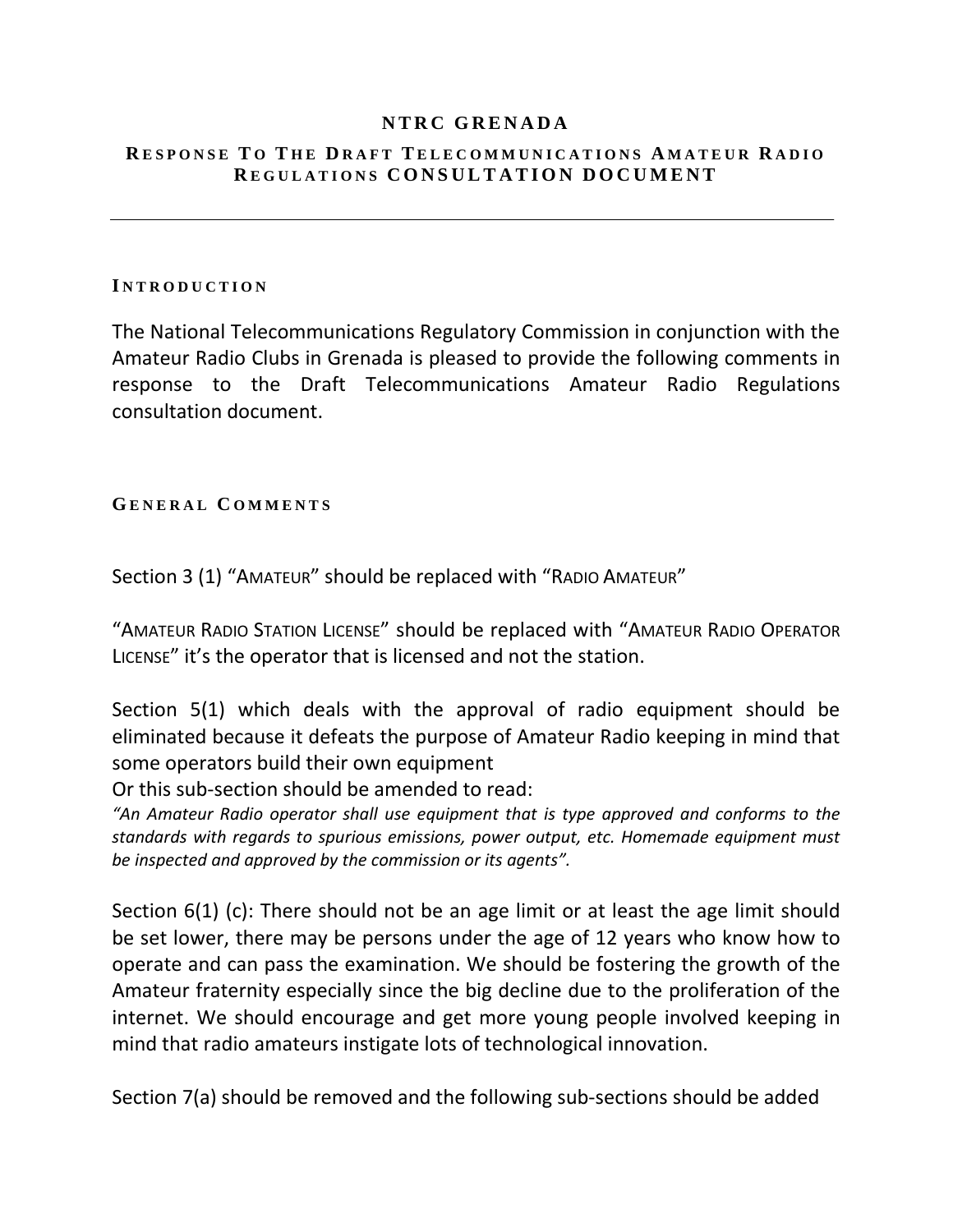### **Stations in Distress**

(a) No provision of these rules prevents the use by an amateur station in distress of any means at its disposal to attract attention, make known its condition and location, and obtain assistance.

(b) No provision of these rules prevents the use by a station, in the exceptional circumstances described in paragraph (a), of any means of radio communications at its disposal to assist a station in distress.

8(b). It is necessary to allow cross communication in emergencies situation, lives may be at stakes, there are real situation where this occurred and lives were saved. Section 8(b) should read: *"using the station to call, transmit or send messages to any station other than an amateur radio station except in emergencies"*.

13(2). There are some special events that run for more than 7 days so it is proposed to change this to 21 day to avoid too much inconvenience to the operator. Section 13(2) should read: *"A temporary license under sub-regulation (1) shall be for a maximum of 21 days duration, subject to renewal by the commission for an additional period not exceeding 7 days"*

Section 18 should read as follows:

## **Power to issue guidelines**

- (a) For the purpose of giving effect to these regulations, the commission may, at its own discretion and in consultation with ECTEL and the Amateur Radio Community, publish guidelines on any aspect of these regulations.
- (b) The commission in consultation with ECTEL and the Amateur Radio community may at any time amend these guidelines as it sees fit.

## **SCHEDULE**

## **Table A – NOVICE CLASS:**

The first segment in the 40m band which is stated as 7.100–7.150 should be changed to 7.100–7.130